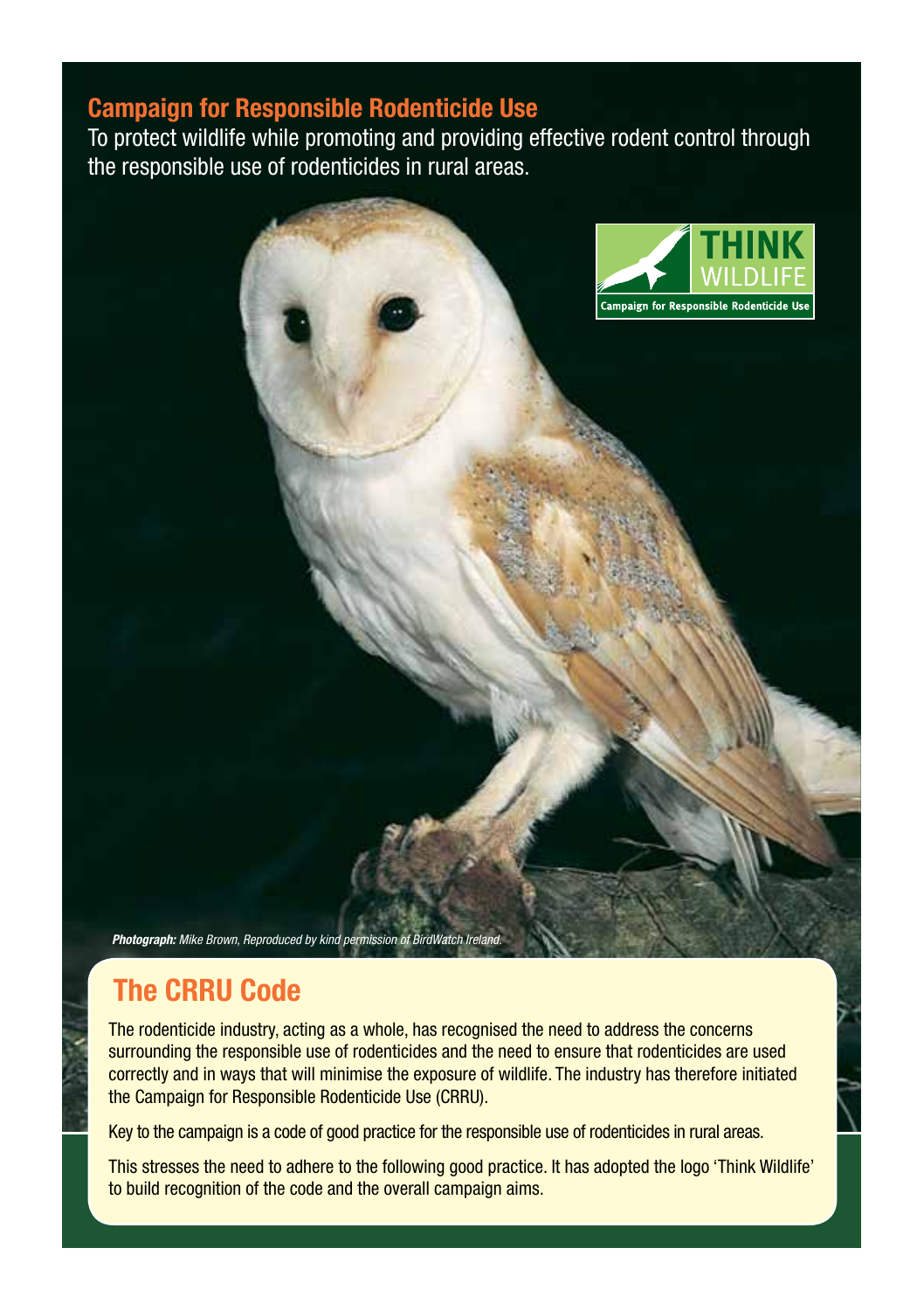



# CRRU code is:

#### Always have a planned approach

- Before treatment begins, a thorough survey of the infested site is an essential key to success when using any rodenticide.
- Environmental changes which could be made to reduce the attractiveness of the site to rodents should be noted for implementing after the treatment. Usually this will involve rodent proofing and removing rubbish and weeds that provide harbourages and cover. However, the site should not be cleared before treatment since this will disturb the rodent population and make bait acceptance more difficult to achieve.
- Obvious food, such as spilled grain, should be removed as far as possible and any food sources covered.
- Rodenticide baits should only be used for as long as is necessary to achieve satisfactory control.
- In most cases, any anticoagulant bait should have achieved control within 35 days. Should activity continue beyond this time, the likely cause should be determined and documented. If bait continues to be consumed without effect, a more potent anticoagulant should be considered. If bait take is poor, relative to the apparent size of the infestation, consideration should be given to re-siting the bait points and possibly changing to another bait base, as well as making other environment changes.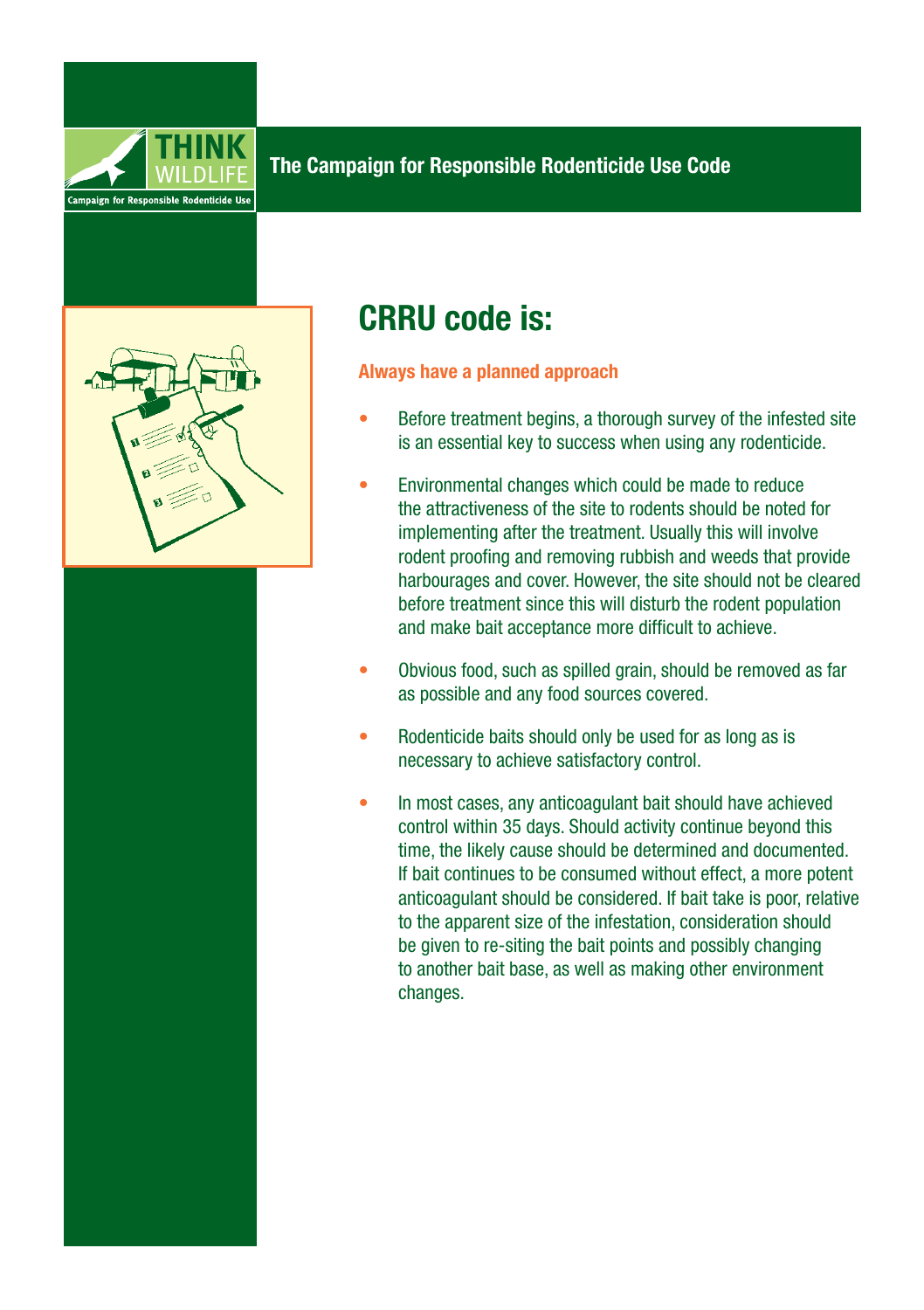

## Always record quantity of bait used and where it is placed

- A simple site plan or location list identifying areas of particular concern pertinent to the site should be drawn up and retained on file.
- A record of all bait points and the amount of bait laid should be maintained during the treatment. Activity should be noted at each bait point, including any missing or disturbed baits, as the treatment progresses.
- By carefully recording the sites of all bait points responsible users of rodenticides are able to return to these sites at the end of the treatment and remove uneaten bait so that it does not become available to wildlife.

### Always use enough baiting points

- Users should follow the label instructions regarding the size and frequency of bait points and the advice given regarding the frequency and number of visits to the site.
- By using enough bait points the rodent control treatment will be conducted most efficiently and in the shortest possible time. This will restrict the duration of exposure of non-target animals to a minimum.

### Always collect and dispose of rodent bodies

- The bodies of dead rodents may carry residues of rodenticides and, if eaten by predators or scavengers, may be a source of wildlife exposure to rodenticides.
- It is essential to carry out regular searches for rodent bodies, both during and after the treatment period. Bodies may be found for several days after rats have eaten the bait and rats may die up to 100 metres or more away from the baited site.
- Any rodent bodies should be removed from the site and disposed of safely using the methods recommended on the label.